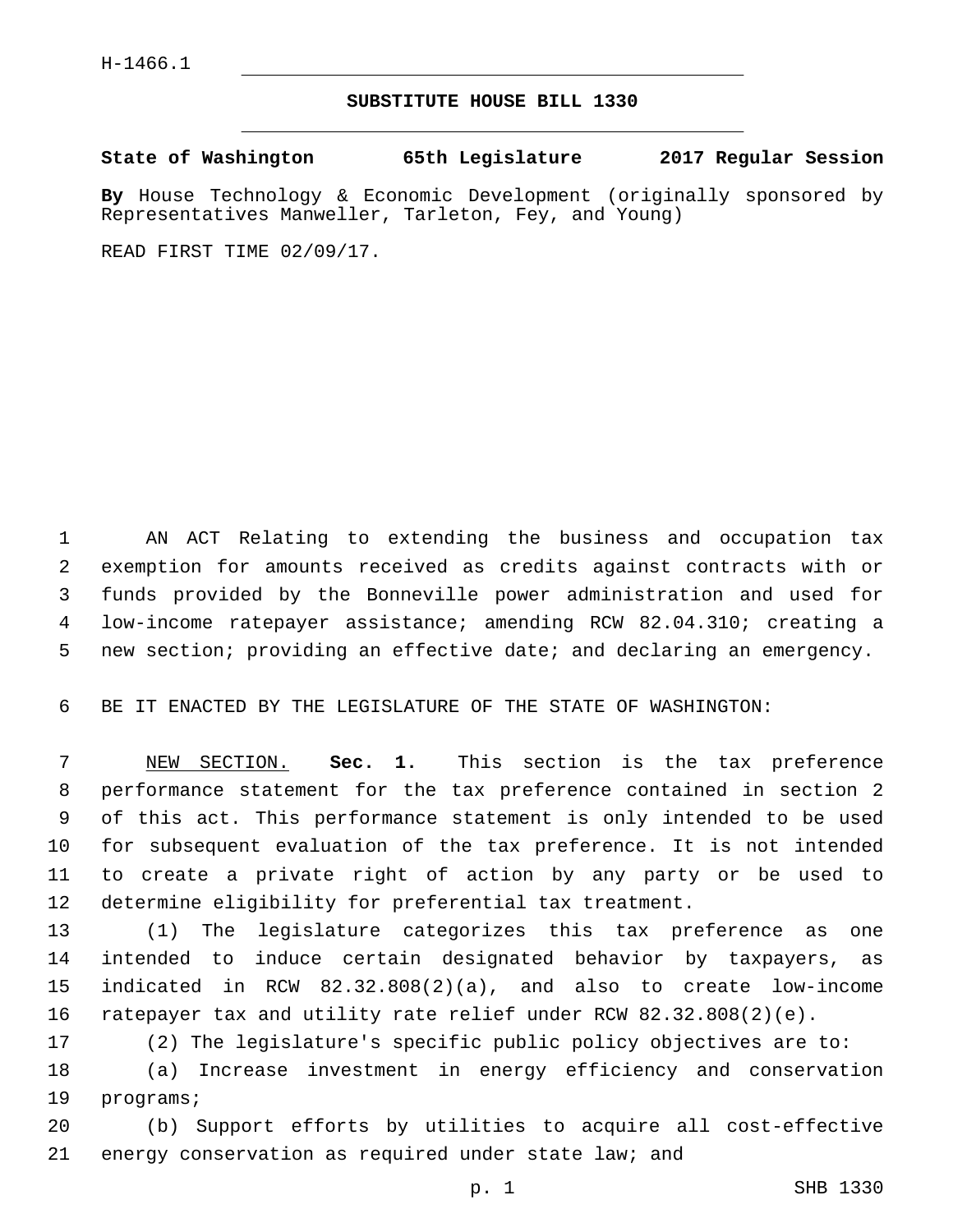(c) To increase funds dedicated to low-income ratepayer 2 assistance in Washington.

 (3) To support the objectives in subsection (2) of this section, it is the legislature's intent to make permanent the exemption from business and occupation tax amounts received by utilities in the form of credits against power contracts or received from the Bonneville power administration for energy conservation purposes, if the tax savings are used by utilities for low-income ratepayer assistance programs. This exemption will induce utilities to invest funds in energy conservation and efficiency programs, thereby reducing the amount of electric energy that such utilities must either generate or purchase, thereby reducing energy costs to utilities and customers. Further, state laws mandating utilities to acquire energy through both energy conservation and the purchase of eligible renewable resources can increase the cost of energy to ratepayers. Therefore, it is the legislature's intent that this exemption from the business and occupation tax apply only to the extent the tax amounts that would otherwise be owed on credits or refunds from the Bonneville power administration are used by a utility for low-income ratepayer assistance, and that the funds generated for low-income ratepayer assistance be additive to any existing funds used by the utility for 22 that purpose.

 (4) To measure the effectiveness of the exemption provided in this act in achieving the specific public policy objectives described in subsection (2) of this section, the joint legislative audit and 26 review committee must, at a minimum:

 (a) Evaluate the average annual investment in energy conservation projects by Washington state utilities that have power contracts with 29 the Bonneville power administration; and

 (b) Evaluate the average additional funds from the tax savings resulting from this act that are dedicated to low-income ratepayer assistance by Washington state utilities that have power contracts 33 with the Bonneville power administration.

 **Sec. 2.** RCW 82.04.310 and 2014 c 216 s 302 are each amended to 35 read as follows:

 (1) This chapter does not apply to any person in respect to a business activity with respect to which tax liability is specifically imposed under the provisions of chapter 82.16 RCW including amounts derived from activities for which a deduction is allowed under RCW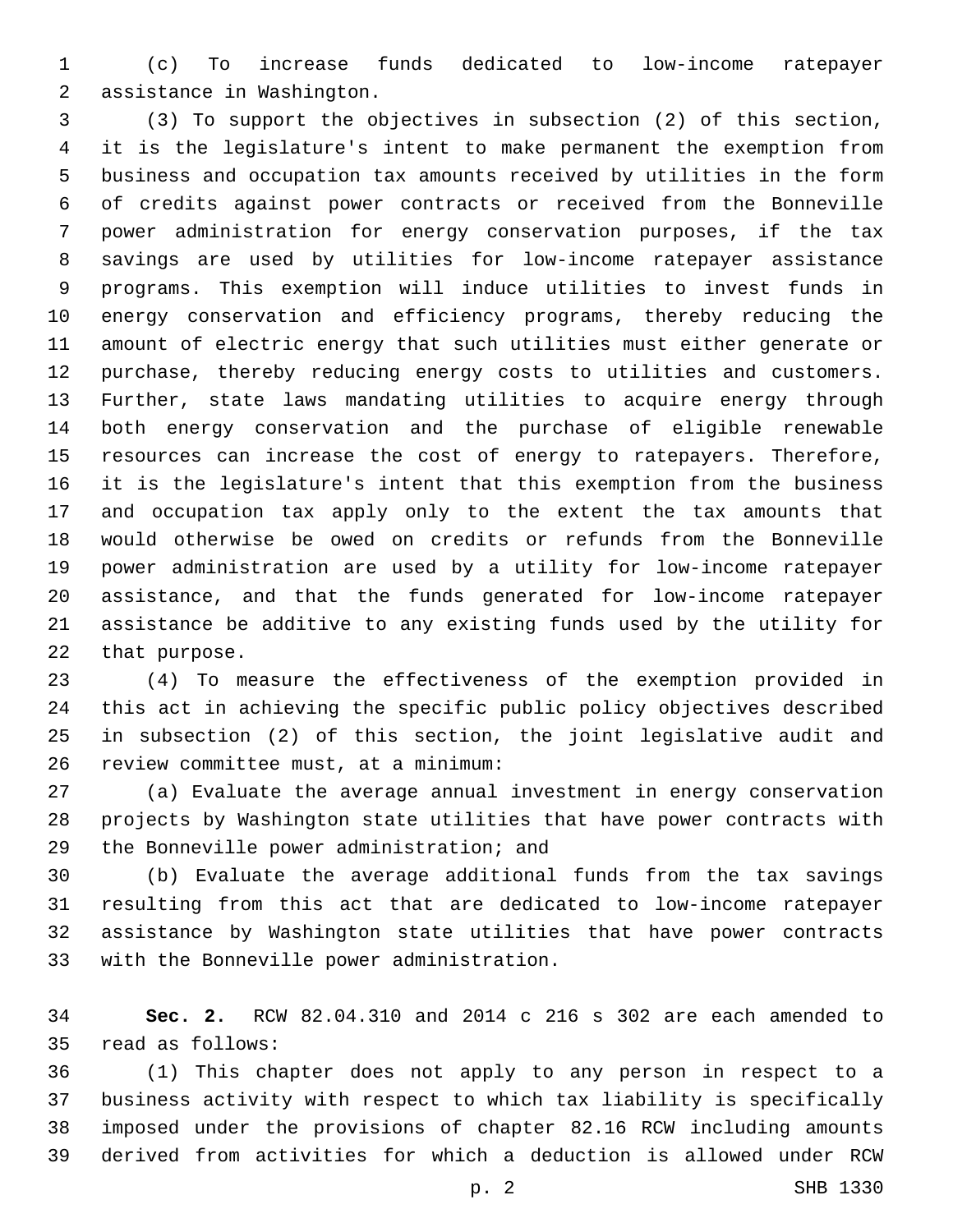82.16.050. The exemption in this subsection does not apply to sales of natural gas, including compressed natural gas and liquefied natural gas, by a gas distribution business, if such sales are exempt from the tax imposed under chapter 82.16 RCW as provided in RCW 82.16.310.5

 (2) This chapter does not apply to amounts received by any person for the sale of electrical energy for resale within or outside the 8 state.

 (3)(a) This chapter does not apply to amounts received by any person for the sale of natural or manufactured gas in a calendar year if that person sells within the United States a total amount of natural or manufactured gas in that calendar year that is no more than twenty percent of the amount of natural or manufactured gas that it consumes within the United States in the same calendar year.

 (b) For purposes of determining whether a person has sold within the United States a total amount of natural or manufactured gas in a calendar year that is no more than twenty percent of the amount of natural or manufactured gas that it consumes within the United States in the same calendar year, the following transfers of gas are not considered to be the sale of natural or manufactured gas:

 (i) The transfer of any natural or manufactured gas as a result 22 of the acquisition of another business, through merger or otherwise; or

 (ii) The transfer of any natural or manufactured gas accomplished solely to comply with federal regulatory requirements imposed on the pipeline transportation of such gas when it is shipped by a third-party manager of a person's pipeline transportation.

 (4) Until January 1, 2028, this chapter does not apply to amounts received by any person in the form of credits against power contracts with the Bonneville power administration, or funds provided by the Bonneville power administration, for the purpose of implementing energy conservation programs or demand-side management programs, so long as the amount that would otherwise be owed under this chapter is used for purposes of low-income ratepayer assistance. The funds generated for low-income ratepayer assistance under this subsection must be additive to and not supplant any existing funds used by the utility for low-income ratepayer assistance.

 NEW SECTION. **Sec. 3.** This act is necessary for the immediate preservation of the public peace, health, or safety, or support of